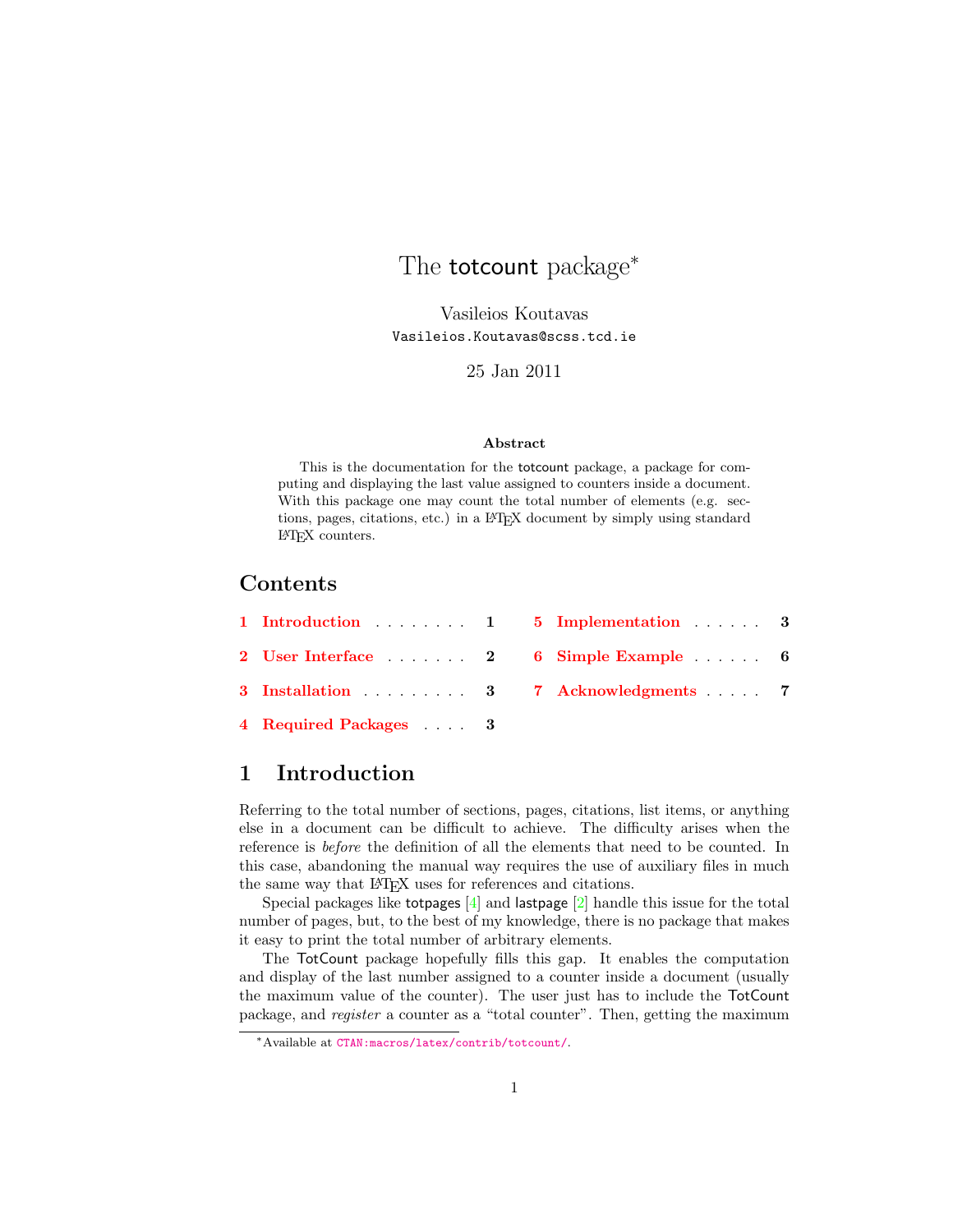value of that counter is as easy as calling the macro  $\text{total}\{\text{counter}\}\$  at the desired place, and running LAT<sub>E</sub>X twice.

As an early example, the commands

```
1 (*doc)
```

```
2 \regtotcounter{section}\total{section}
```
 $3 \langle /doc \rangle$ 

inform the reader that there are 7 sections in this document. With only slightly more work (since there is no convenient counter already defined) we can write that this document has 4 citations, which it mentions 6 times:

```
4 \langle * \text{doc} \rangle5 \newtotcounter{citnum}
 6 \def\oldbibitem{} \let\oldbibitem=\bibitem
 7 \def\bibitem{\stepcounter{citnum}\oldbibitem}
 8 \total{citnum}
 9
10 \newtotcounter{citesnum}
11 \def\oldcite{} \let\oldcite=\cite
12 \def\cite{\stepcounter{citesnum}\oldcite}
13 \total{citesnum}
14 \langle/doc\rangle
```
#### <span id="page-1-0"></span>2 User Interface

\regtotcounter To display the maximum value of a counter we first need to register that counter as a "total counter". We can do this by calling the macro  $\reg$ totcounter $\{counter\}$ on an existing counter. We can register a counter in the preamble or inside the document, but in any case before calling \total or \totvalue on that counter.

> This macro will use the main auxiliary file to get the total number of the counter at the second time we run LAT<sub>EX</sub> on the document.

> To use a file other than the main auxiliary file we need to pass an option to the macro: \regtotcounter [auxfile= $\langle file \rangle$ ] { $\langle counter \rangle$ }. This way the last value of  $\langle counter \rangle$  will be stored in  $\langle file \rangle$ . This macro will also input  $\langle file \rangle$  the second time that LATEX runs (and every time after that) to get the right total value of the counter. The same auxiliary file can be used for many total counters and multiple auxiliary files can be used within the same document.

\newtotcounter The macro \newtotcounter is a shorthand for creating a new counter and registering it as a total counter. Just like \regtotcounter, we can pass an auxfile option to this macro to make it use an alternative auxiliary file:  $\text{cluster}$ [auxfile= $\{file\}$ ]{ $\{counter\}$ .

\total To print the maximum value of  $\langle counter \rangle$  we can call the macro \total{ $\langle counter \rangle$ }. The first time LAT<sub>EX</sub> runs on the document this macro will display the symbols "??" and output in the terminal the warning

Package totcount Warning: Rerun to get correct total counts on input line X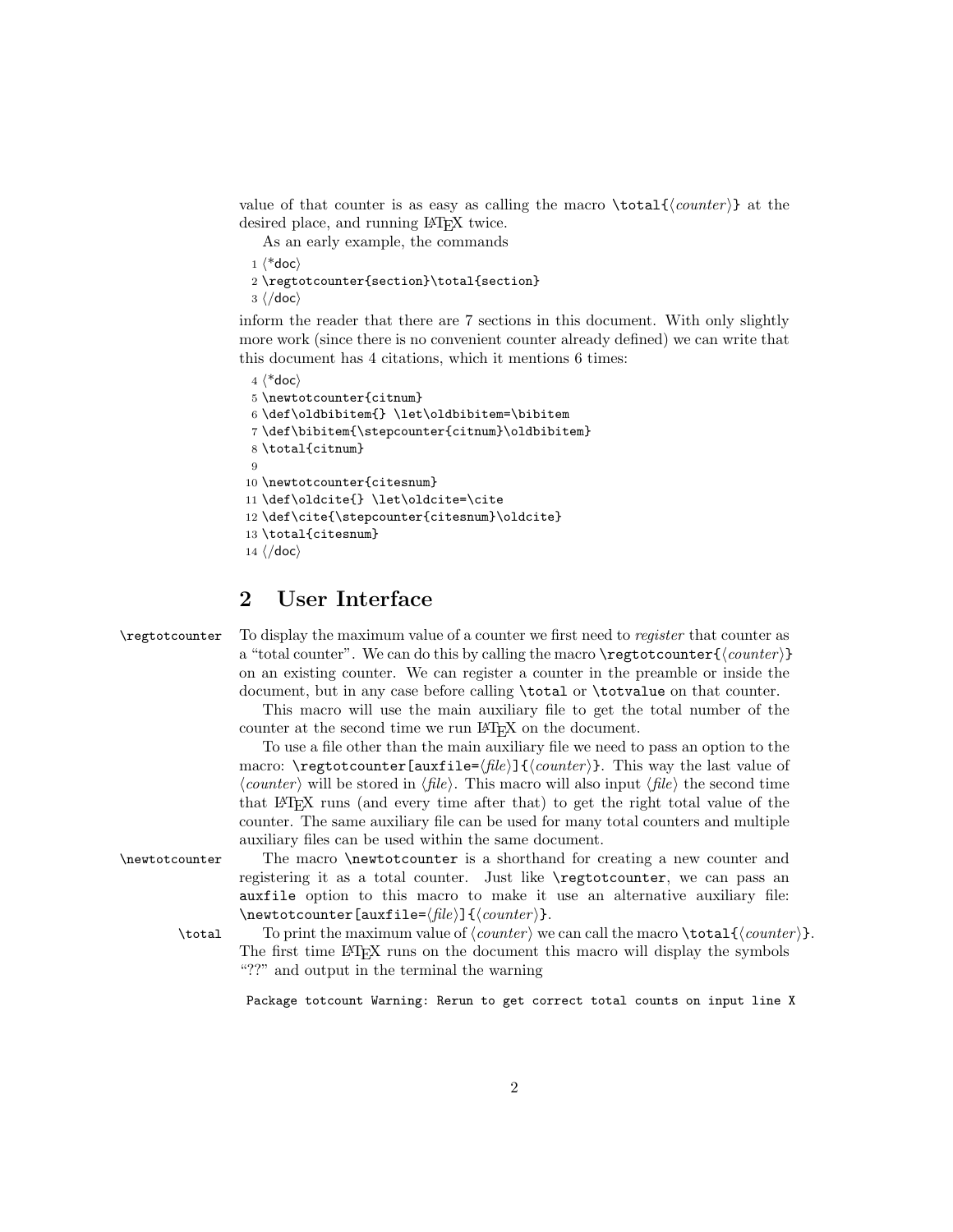where  $X$  is the line the  $\total$  macro was used. The second time LAT<sub>E</sub>X runs on the same document (and every time after that) the macro will display the total count of  $\langle counter \rangle$  recorded in the auxiliary file.

 $\text{totvalue}$  We can obtain the numeric total value of  $\text{counter}$  (in contrast to printing it using  $\total)$  by calling the macro  $\total \equiv {\counter}$ . This is useful, for example, when we want to test the total value of the counter (see example in Section  $6$ ). The first time that LATEX runs on a document, where the total counts are not computed yet, this command returns -1.

\usetotcountfile Sometimes we might want to use the total counters of an auxiliary file without recomputing (and overriding) their value. This is especially useful when the total counters have been computed by running LATEX on a different document. In this case, instead of registering a total counter with one of the commands \regtotcounter and \newtotcounter we can simply use the auxiliary file that contains the values of the desired total counters by calling the macro  $\text{user}$  /usetotcountfile{ $\langle file \rangle$ }. This functionality is the main reason why total counters can be stored in alternative auxiliary files.

\addtocounter \stepcounter \setcounter \value

\newcounter Since this package uses regular LATEX counters, we can use all the usual com mands to define, set, increment, and get the current (*not the total*) value of counters. See The LAT<sub>EX</sub> Companion  $\lceil 3 \rceil$  for an explanation of how to use LAT<sub>EX</sub> counters, and Section [6](#page-5-0) for sample uses of these macros.

#### <span id="page-2-0"></span>3 Installation

To get the package file run

latex totcount.ins

Then copy the totcount.sty file in a directory accessible by (pdf)LHEX and re-hash the latex tree.

To compile the documentation run

```
pdflatex totcount.drv
makeindex -s gind.ist totcount.idx
makeindex -s gglo.ist -o totcount.gls totcount.glo
pdflatex totcount.drv
```
To run the example do

pdflatex totcount-ex.tex pdflatex totcount-ex.tex

### <span id="page-2-1"></span>4 Required Packages

The TotCount package requires the keyval package [\[1\]](#page-7-4).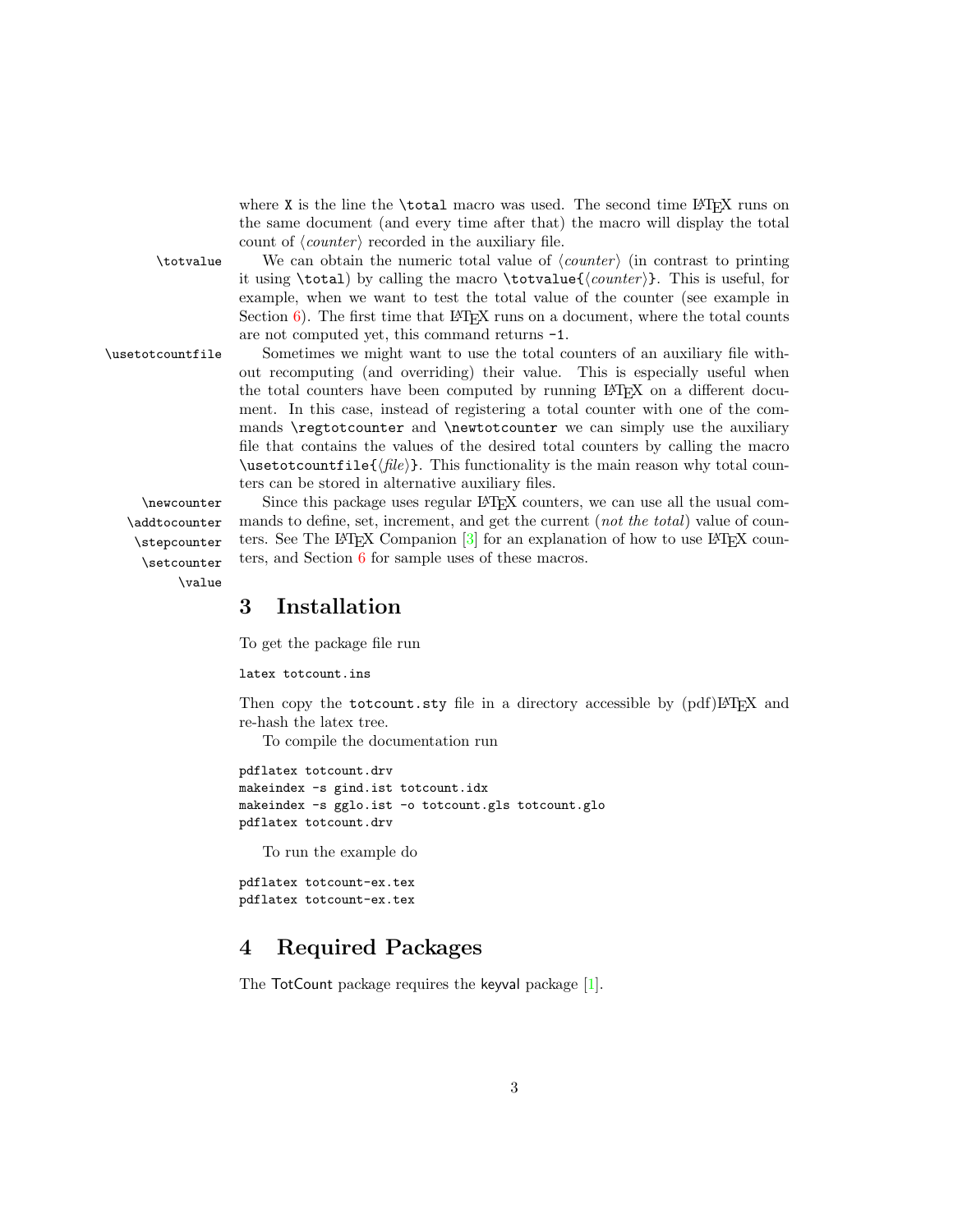#### <span id="page-3-0"></span>5 Implementation

This section contains the source code of totcount.sty.

```
15 \langle*sty\rangle16 \ProvidesPackage{totcount}
                          17 [\totcfiledate \space v\totcfileversion \space package for getting%
                          18 the total value of LaTeX counters]
                         Import of the keyval package [1]:
                          19 \RequirePackage{keyval}
        \newtotcounter Creates a new counter and registers it as a total counter. This is the top-level
                         dispatch of the macro, depending on whether there is an optional argument or
                         not.
                          20 \def\newtotcounter{%
                          21 \@ifnextchar[\newtotcounter@newaux\newtotcounter@mainaux}
 \newtotcounter@newaux This is the version of the \newtotcounter macro that uses a separate auxil-
                         iary file. It first creates the counter (second argument) and then calls the macro
                         \regtotcounter.
                          22 \def\newtotcounter@newaux[#1]#2{%
                          23 \newcounter{#2}%
                          24 \regtotcounter[#1]{#2}%
                          25 }
\newtotcounter@mainaux This is the version of the \newtotcounter macro that uses the main auxiliary file.
                         It first creates the counter (argument) and then calls the macro \regtotcounter.
                          26 \def\newtotcounter@mainaux#1{%
                          27 \newcounter{#1}%
                         Register the counter:
                          28 \regtotcounter{#1}%
                          29 }
        \regtotcounter Registers a counter as a total counter. This is the top-level dispatch of the macro,
                         depending on whether there is an optional argument or not.
                          30 \def\regtotcounter{%
                          31 \@ifnextchar[\regtotcounter@newaux\regtotcounter@mainaux}
                         The following is the definition of the auxfile key for specifying an alternative
                         auxiliary file when calling the macro \text{regtotcounter}[1]).
                          32 \define@key{totcounter}{auxfile}{\def\this@auxfile{#1}}
 \regtotcounter@newaux This is the version of the \regtotcounter macro that uses a separate auxiliary
                         file. The auxiliary file is passed as a first argument in the form of a key–value
                         pair [auxfile=\langle file \rangle], and the counter to be registered is passed as the second
                         argument.
                          33 \def\regtotcounter@newaux[#1]#2{%
                          34 \setkeys{totcounter}{#1}%
```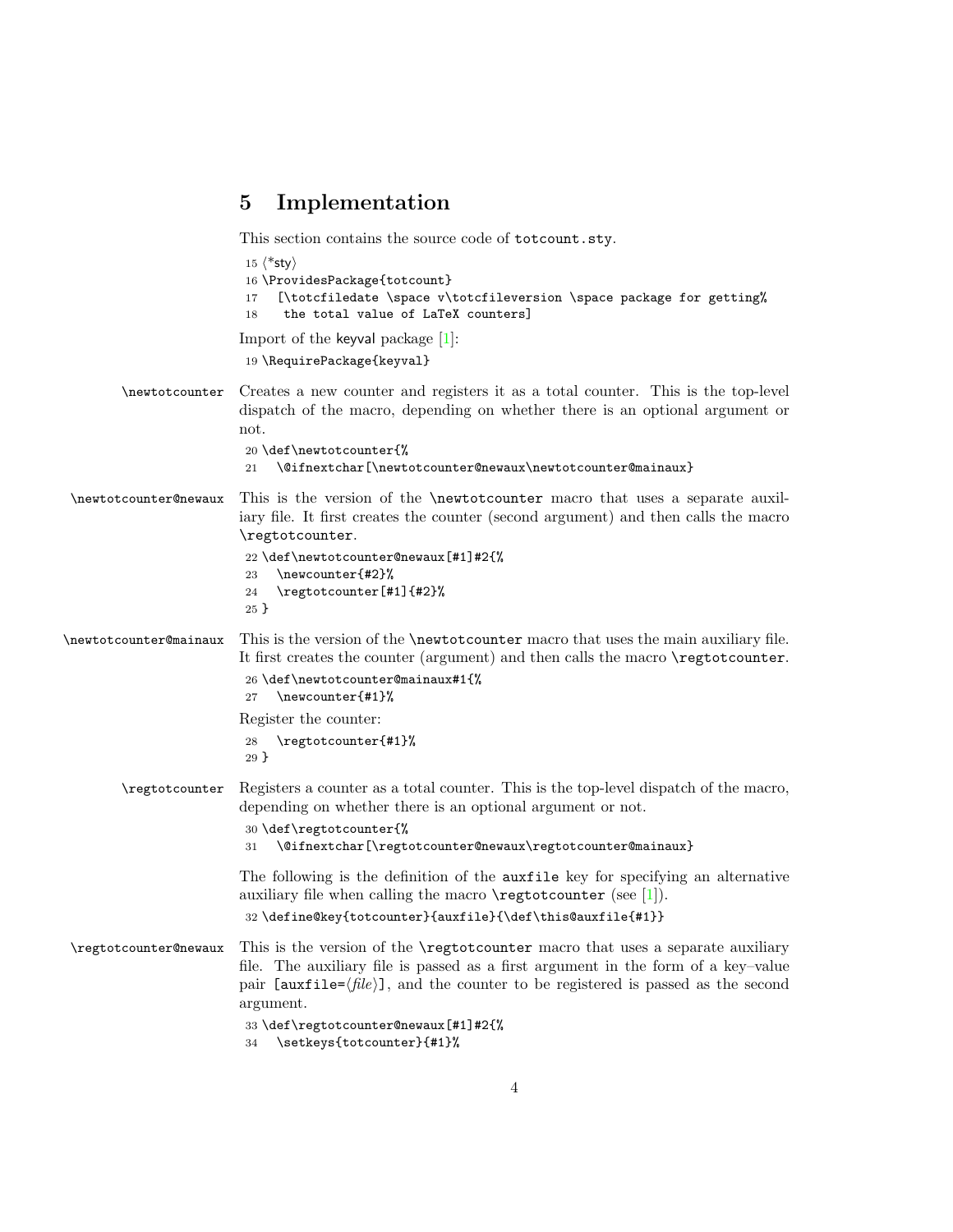Try to load the contents of the file:

\InputIfFileExists{\this@auxfile}{}{}%

Make sure that the auxiliary file is open; LAT<sub>EX</sub> will close it at the end:

```
36 \expandafter\ifx\csname \this@auxfile @open\endcsname\relax%
37 \expandafter\gdef\csname \this@auxfile @open\endcsname{}%
38 \expandafter\newwrite\csname \this@auxfile @stream\endcsname%
39 \immediate\expandafter\openout%
40 \csname \this@auxfile @stream\endcsname=\this@auxfile%
41 \overline{\text{f}i\text{}}
```
Create a new counter holding the total number of the actual counter:

```
42 \expandafter\ifx\csname c@#2@totc\endcsname\relax%
43 \newcounter{#2@totc}%
44 \setcounter{#2@totc}{-1}%
45 \forallfi%
```
At the end of the document write code in the auxiliary file to update the total counter with the value of the actual counter:

```
46 \AtEndDocument{%
47 \def\sp{ }%
48 \immediate\expandafter\write%
49 \csname \this@auxfile @stream\endcsname{%
50 \string\expandafter\string\ifx%
51 \string\csname\sp c@#2@totc\string\endcsname\string\relax%
52 \string\newcounter{#2@totc}%
53 \string\fi%
54 \string\setcounter{#2@totc}{\number\value{#2}}%
55 }%
56 }%
57 }
```
\regtotcounter@mainaux This is the version of the \regtotcounter macro that uses the main auxiliary file. The counter to be registered is passed as the second argument.

\def\regtotcounter@mainaux#1{%

Create a new counter holding the total number of the actual counter:

```
59 \expandafter\ifx\csname c@#1@totc\endcsname\relax%
```

```
60 \newcounter{#1@totc}%
```

```
61 \setcounter{#1@totc}{-1}%
62 \fi%
```
At the end of the document write code in the auxiliary file to update the total counter with the value of the actual counter:

```
63 \AtEndDocument{%
64 \def\sp{ }%
65 \immediate\write\@mainaux{%
66 \string\expandafter\string\ifx%
67 \string\csname\sp c@#1@totc\string\endcsname\string\relax%
68 \string\newcounter{\string #1@totc}%
69 \strut \text{string}
```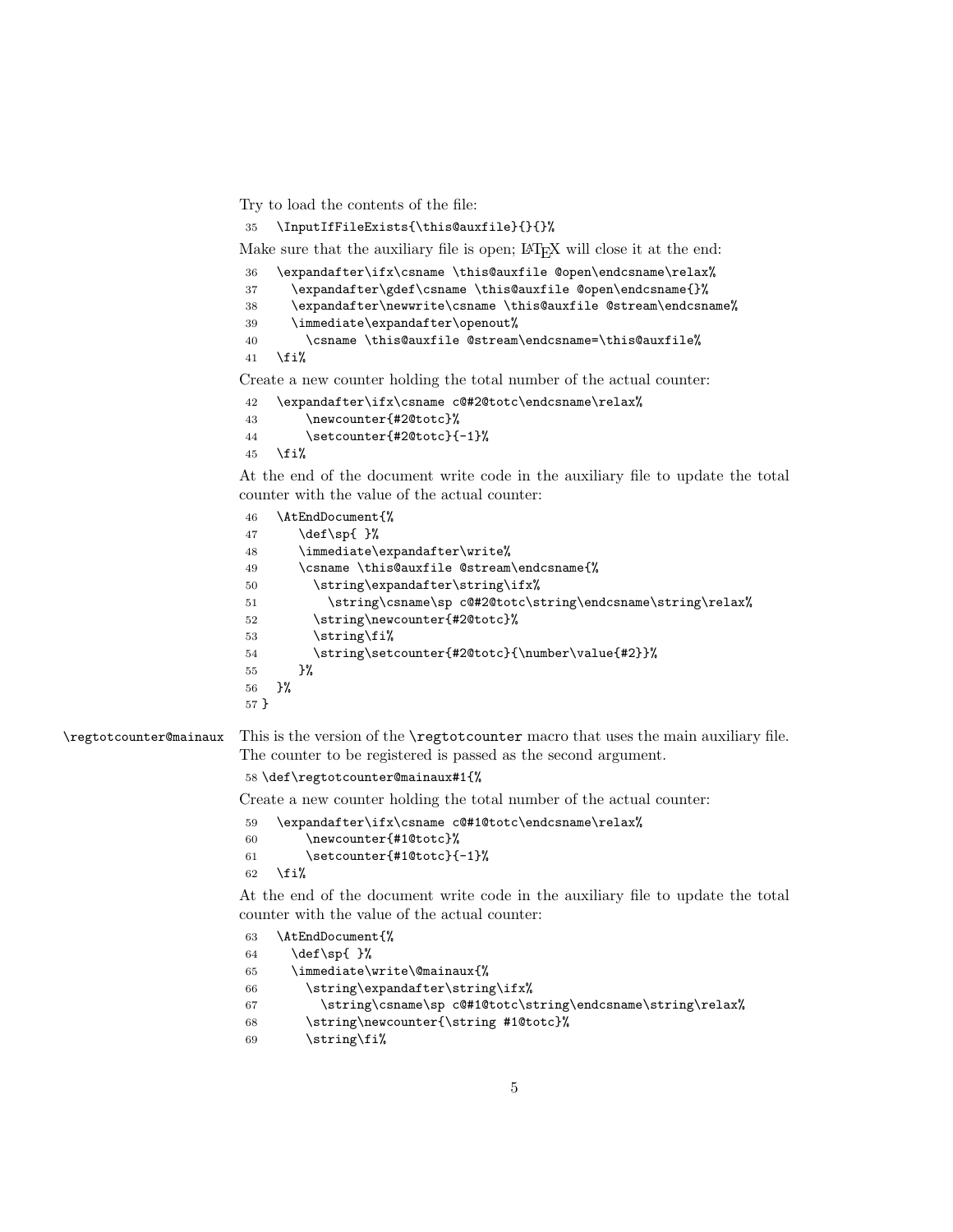```
70 \string\setcounter{\string #1@totc}{\number\value{#1}}%
           71 }%
           72 }%
           73 }
  \total Prints the total value of a registered total counter that is passed as argument.
          If the total value is yet to be computed (at the first time LATEX runs on the
          document) then its value is -1 and the output of the command is ??.
           74 \newcommand\total[1]{%
           75 \def\tmp@val{\value{#1@totc}}%
           76 \ifnum\tmp@val=-1%
           77 \PackageWarning{totcount}{Rerun to get correct total counts}%
           78 $??$%
           79 \else%
           80 \number\value{#1@totc}%
           81 \fi%
           82 }
\totvalue Returns the numeric total value of a registered total counter that is passed as
```

```
argument. Note that if the counter's value is not yet computed (at the first time
\Delta EFIFX runs on the document) this macro returns -1.
```

```
83 \newcommand\totvalue[1]{\value{#1@totc}}
```

```
\usetotcountfile Inputs an auxiliary file that should contain total-counter definitions. It outputs a
                   warning message in the terminal if the file doesn't exist. This command should
                   be used instead of registering a counter.
```

```
84 \newcommand\usetotcountfile[1]{%
85 \InputIfFileExists{#1}{%
86 \message{TotCount inputs file '#1'}%
87 }{%
88 \PackageWarning{totcount}{File '#1' does not exist!}%
89 \message{\space\space\space\space\space\space\space\space\space%
90 \space\space\space\space\space\space\space\space\space%
91 Ignoring \string\usetotcountfile{#1}.}%
92 }%
93 }
94 \langle/sty\rangle
```
### <span id="page-5-0"></span>6 Simple Example

The following is a simple example of how to use the functionality of the TotCount package. This example can be found in the file totcount-ex.tex, after running  $\text{LATEX}$  on the totcount.ins file (see Section [3\)](#page-2-0).

```
95 \langle*ex\rangle96 \ProvidesFile{totcount-ex.tex}
97 [\totcfiledate \space v\totcfileversion \space%
98 test file for the TotCount package]
99 \documentclass{article}
```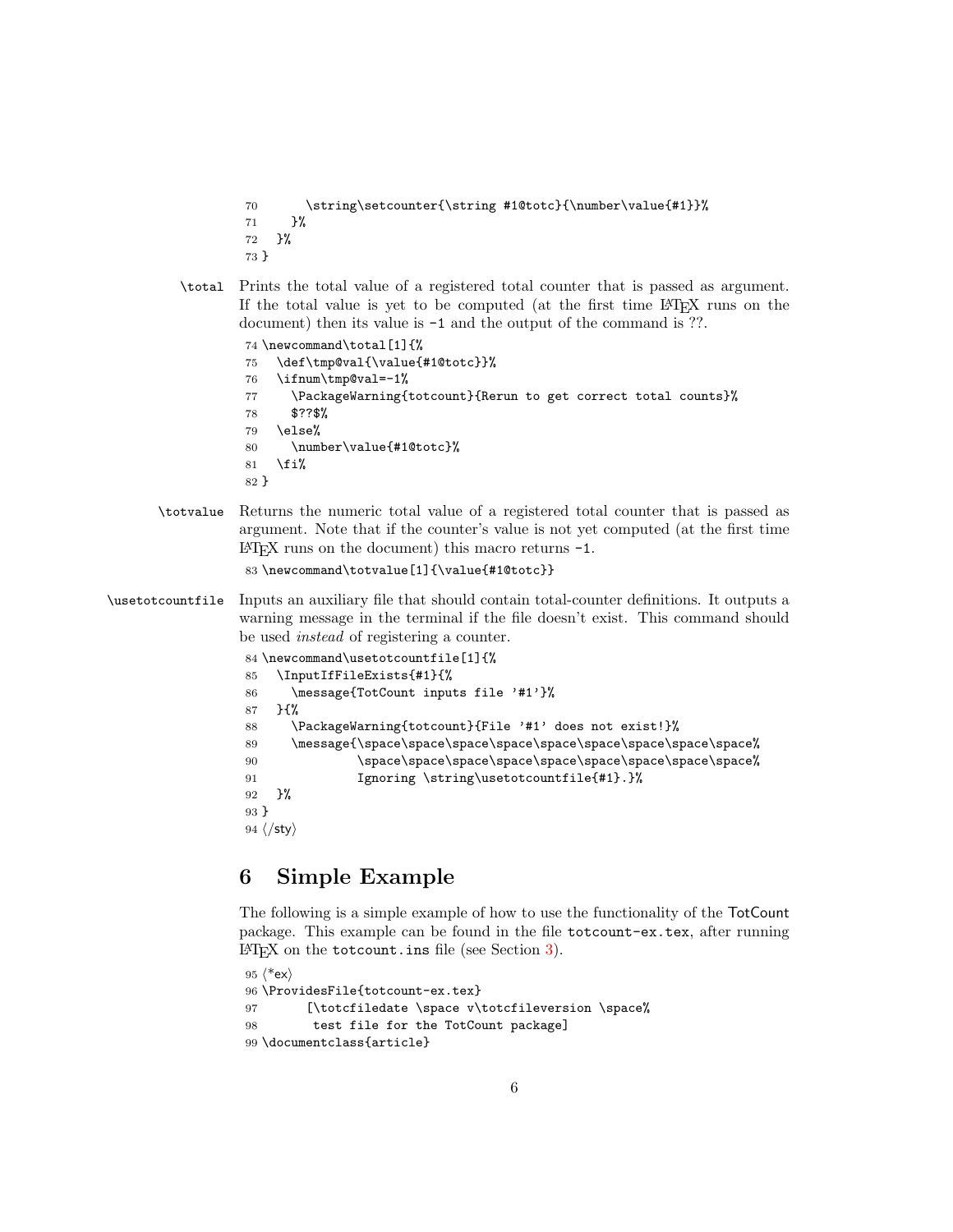Import the package

\RequirePackage{totcount}

Comment out the following line to use the previously stored total counts in 'mycount.aux' (make sure it exists!) instead of computing them again:

```
101 \def\computemycount{}
102 \expandafter\ifx\csname computemycount\endcsname\relax
103 \usetotcountfile{mycount.aux}
104 \newcounter{mycount} % so that increments of this counter don't break
105 \else
106 \newtotcounter[auxfile=mycount.aux]{mycount}
107 \fi
Register the section and page counters as a total counters:
```

```
108 \regtotcounter{section}
109 \regtotcounter{page}
110
111 \begin{document}
```
A total counter can be declared/registered anywhere:

```
112 \newtotcounter{yourcount}
```
\section{Total Counts}

Increment counters as usual:

```
115 \addtocounter{mycount}{5}
116 \addtocounter{yourcount}{5}
```
Print the value of a total counter by using \total:

```
117 The total value of the counter {\tt mycount} is \total{mycount} (should
118 be 10), and the total value of the counter {\tt yourcount} is
119 \total{yourcount} (should be 17).
120
```
Get the numeric value of a total counter by using \totvalue:

```
121 This document has \total{section}
122 \ifnum\totvalue{section}=1 section \else sections \fi
123 and \total{page}
124 \ifnum\totvalue{page}=1 page. \else pages. \fi
125
```
The effect of incrementing the counters will be visible the second time LaTeX runs:

```
126 \addtocounter{yourcount}{5}
127 \addtocounter{mycount}{5}
128 \addtocounter{yourcount}{7}
129
130 \section{A Section}
131 \section{Another Section}
132 \section{Yet Another Section}
133
134 \end{document}
135 \langle/ex\rangle
```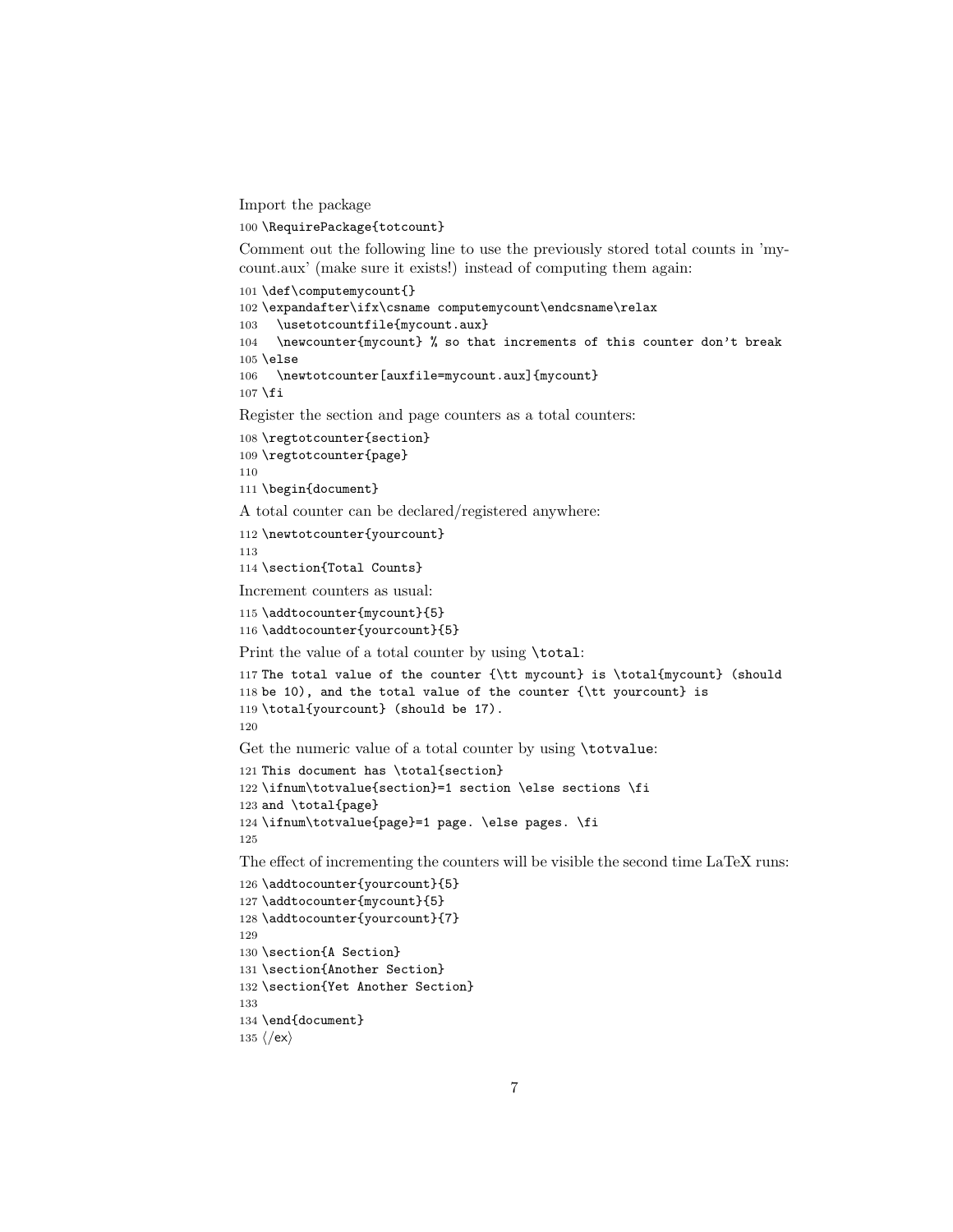## <span id="page-7-0"></span>7 Acknowledgments

Many thanks to Christoforos Moutafis for pointing me to the right direction when I first started looking for a way to display the maximum value of counters. Thanks also to everyone who submitted bug reports.

#### References

- <span id="page-7-4"></span>[1] David Carlisle, The keyval package,  $\mathbb{E} \mathbb{E} \{X \}$  package. [CTAN:macros/latex/required/graphics/keyval.dtx](http://www.ctan.org/tex-archive/macros/latex/required/graphics/keyval.dtx)
- <span id="page-7-2"></span>[2] Jeff Goldberg, The lastpage package,  $\mathbb{H}\text{Ex}2_{\varepsilon}$  package. [CTAN:macros/latex/contrib/lastpage/](http://www.ctan.org/tex-archive/macros/latex/contrib/lastpage/)
- <span id="page-7-3"></span>[3] Michel Goossens, Frank Mittelbach and Alexander Samarin, The LATEX Companion, Addison-Wesley, 1994.
- <span id="page-7-1"></span>[4] Wilhelm Müller, The totpages package,  $\text{LATEX } 2_{\varepsilon}$  package. [CTAN:macros/latex/contrib/totpages/](http://www.ctan.org/tex-archive/macros/latex/contrib/totpages/)

#### Index

Numbers written in italic refer to the page where the corresponding entry is described; numbers underlined refer to the code line of the definition; numbers in roman refer to the code lines where the entry is used.

| $\mathbf{A}$                                                                                 | $\text{between} 2, 5, 10, 20, 106, 112$                                      |
|----------------------------------------------------------------------------------------------|------------------------------------------------------------------------------|
| $\addto counter$ 3, 115, 116, 126, 127, 128                                                  | $\text{newtotcounter}$ $21, 26$                                              |
| $\text{AtEndDocument} \dots \dots \dots \dots \ 46, 63$                                      | $\texttt{\texttt{new}} \dots 21, 22$                                         |
| B                                                                                            |                                                                              |
|                                                                                              |                                                                              |
|                                                                                              | $\delta$ ! $\delta$ 11, 12                                                   |
| C                                                                                            |                                                                              |
| \cite  11, 12                                                                                |                                                                              |
| $\text{Computenycount} \dots \dots \dots \dots \dots 101$                                    | P                                                                            |
|                                                                                              | $\text{PackageWarning} \dots \dots \dots \dots \quad 77, 88$                 |
|                                                                                              | $\ProvidesFile  \ldots  \ldots 96$                                           |
| $\label{cor:main} $$ \define@key \ldots \ldots \ldots 32 \Provides Package \ldots \ldots 16$ |                                                                              |
|                                                                                              | R.                                                                           |
| \InputIfFileExists  35,85                                                                    | \regtotcounter 2, 2, 24, 28, 30, 108, 109                                    |
|                                                                                              | $\text{regtotcounter}$ 31, 58                                                |
| м                                                                                            | $\text{regtotcounterOnewaux} \dots \dots \ 31, \frac{33}{2}$                 |
| $\text{message} \dots \dots \dots \dots \dots \dots \ 86, 89$                                | $\lambda$ RequirePackage  19, 100                                            |
| N                                                                                            | s                                                                            |
|                                                                                              | Nonewcounter $3, 23, 27, 43, 52, 60, 68, 104$ Setcounter $3, 44, 54, 61, 70$ |